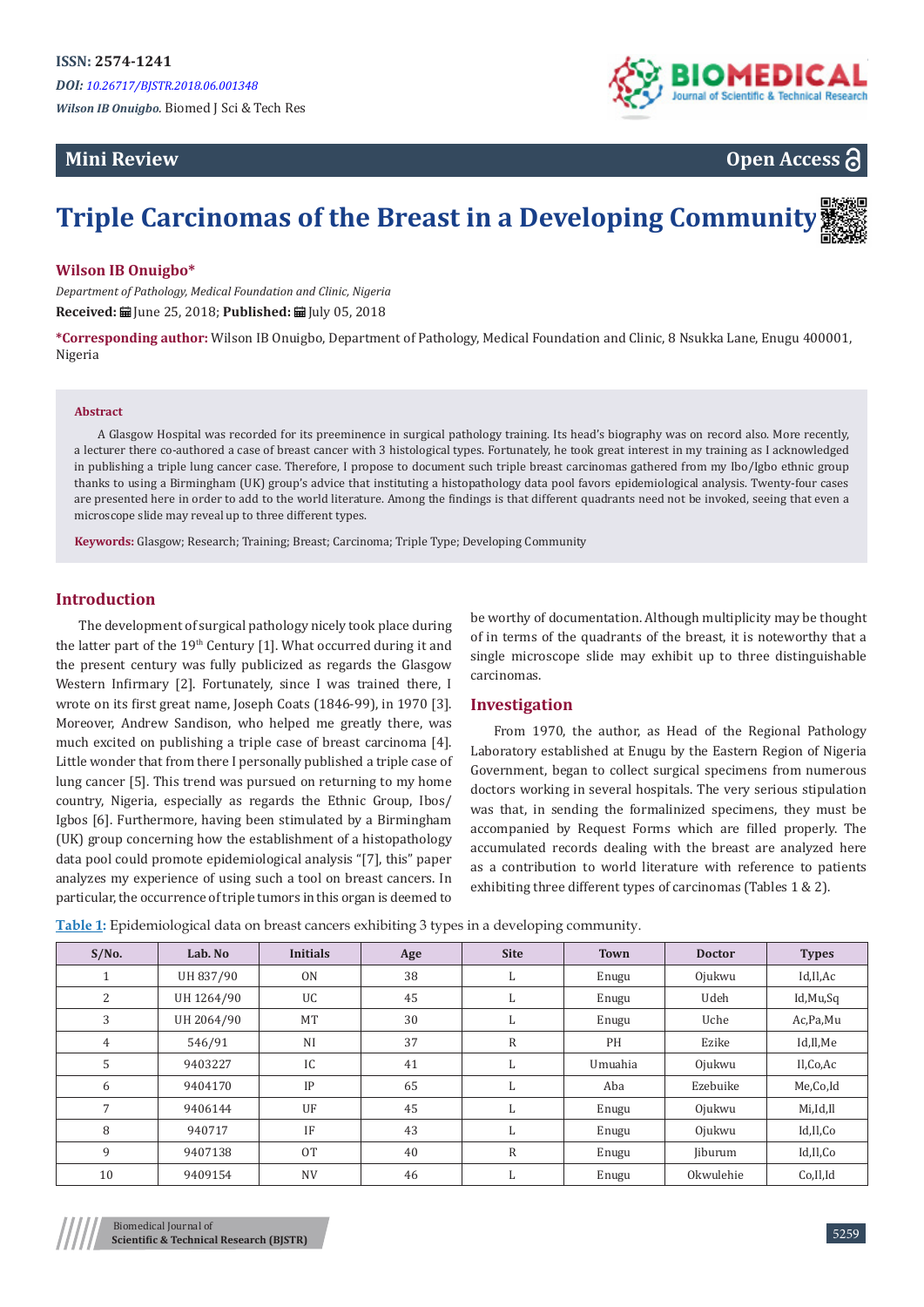| 11 | 950128  | NO.           | 60 | L.           | Enugu   | Ojukwu  | Il,Ac,Id   |
|----|---------|---------------|----|--------------|---------|---------|------------|
| 12 | 9502101 | IC            | 34 | $\mathbb{R}$ | Enugu   | Ojukwu  | Ac, Mu, Il |
| 13 | 9502103 | EC            | 57 | L            | Enugu   | Ojukwu  | Il,Id,Pa   |
| 14 | 9510133 | IT            | 45 | L            | Enugu   | Ilouga  | Id,Il,Me   |
| 15 | 9601109 | OF            | 39 | L            | Owerri  | Nkire   | Id,Co,Mu   |
| 16 | 960489  | EP            | 53 | L            | Enugu   | Udeh    | Co,Id,Me   |
| 17 | 961298  | CO            | 36 | $\mathbb{R}$ | Amaigbo | Liman   | Id, Ac, If |
| 18 | 9705114 | МC            | 60 | $\mathbb{R}$ | Enugu   | Ojukwu  | Id,Il,If   |
| 19 | 970867  | <sub>OJ</sub> | 65 | L            | Enugu   | Ojukwu  | Ac, Id, Il |
| 20 | 971077  | OC            | 50 | L            | Umuahia | Mbanaso | Ac,Co,Id   |
| 21 | 990243  | <b>WN</b>     | 48 | L            | Enugu   | Ojukwu  | Id, Ac, Pa |
| 22 | 990243  | WN            | 48 | L            | Enugu   | Ojukwu  | Id, Ac, Pa |
| 23 | 990284  | <b>OR</b>     | 35 | L.           | Enugu   | Ojukwu  | Id,Mu,Ac   |
| 24 | 99076   | UC            | 60 | L            | Enugu   | Ezegwui | Mu, Ac, If |

List of abbreviated diagnoses in alphabetical order.

Ac – Adenoid cystic

Cc – Clear cell

Co – Comedo

Id – Invasive ductal

Il – Invasive lobular

If – Inflammatory

Me – Medullary

Mu – Mucinous

Pa – Papillary

Sq - Squamous

**Table 2:** Age pattern of the affected women.

| Age       | <b>Number</b> |  |  |
|-----------|---------------|--|--|
| < 30      |               |  |  |
| $31 - 40$ | 7             |  |  |
| $41 - 50$ |               |  |  |
| $51 - 60$ | 6             |  |  |
| $61+$     |               |  |  |
| Total     | 24            |  |  |

#### **Results**

Typical triple cases of breast carcinomas may first be abridged thus:

a) Case No. 3 UH 2064/90. Mostly strikingly, there is a cribriform pattern seen in adenoid cystic carcinoma. Then there is frank frond-like picture of papillary carcinoma. Furthermore, there is an area in which clumps of tumour cells float as it were in mucin.

b) Case No. 22. 990243. The appearances are malignant and variable. Most areas show invasive ductal type while adenoid cystic and papillary forms are discernible.

c) Case No. 23. 990284. Mostly invasive ductal carcinoma picture is present but there are focal areas of mucoid degeneration and of cribriform formation.

#### **Discussion**

A Siena review[8] on 1158 cases of breast cancer probably provides the correct background regarding "The biological and clinical significance of multifocal and multicentric (MF/MC) breast cancers and the choice of appropriate surgical treatment for these tumors are still debated." Accordingly, I have selected the distinct group that consists of patients whose biopsy specimens exhibited three distinct histological primaries. I am persuaded that their true trend has been documented above.It is evident that the "multiple" type may not be separated from double or triple varieties "[9]". Moreover, multiple primary tumors may imply the combination of breast and other organs [10] The present study applies solely to the breast. Incidentally, the Siena group[8] defined multiplicity in terms of the quadrants of the breast. However, this study shows that even one slide can exhibit up to three varieties of growths!Incidentally, some generalizations may be made. The peak age of incidence is from 41 to 50 years. Most of the operations were carried out in the Cosmopolitan Enugu where Dr. Ojukwu proved to have done half the operations. Surprisingly, left sided growths preponderated in